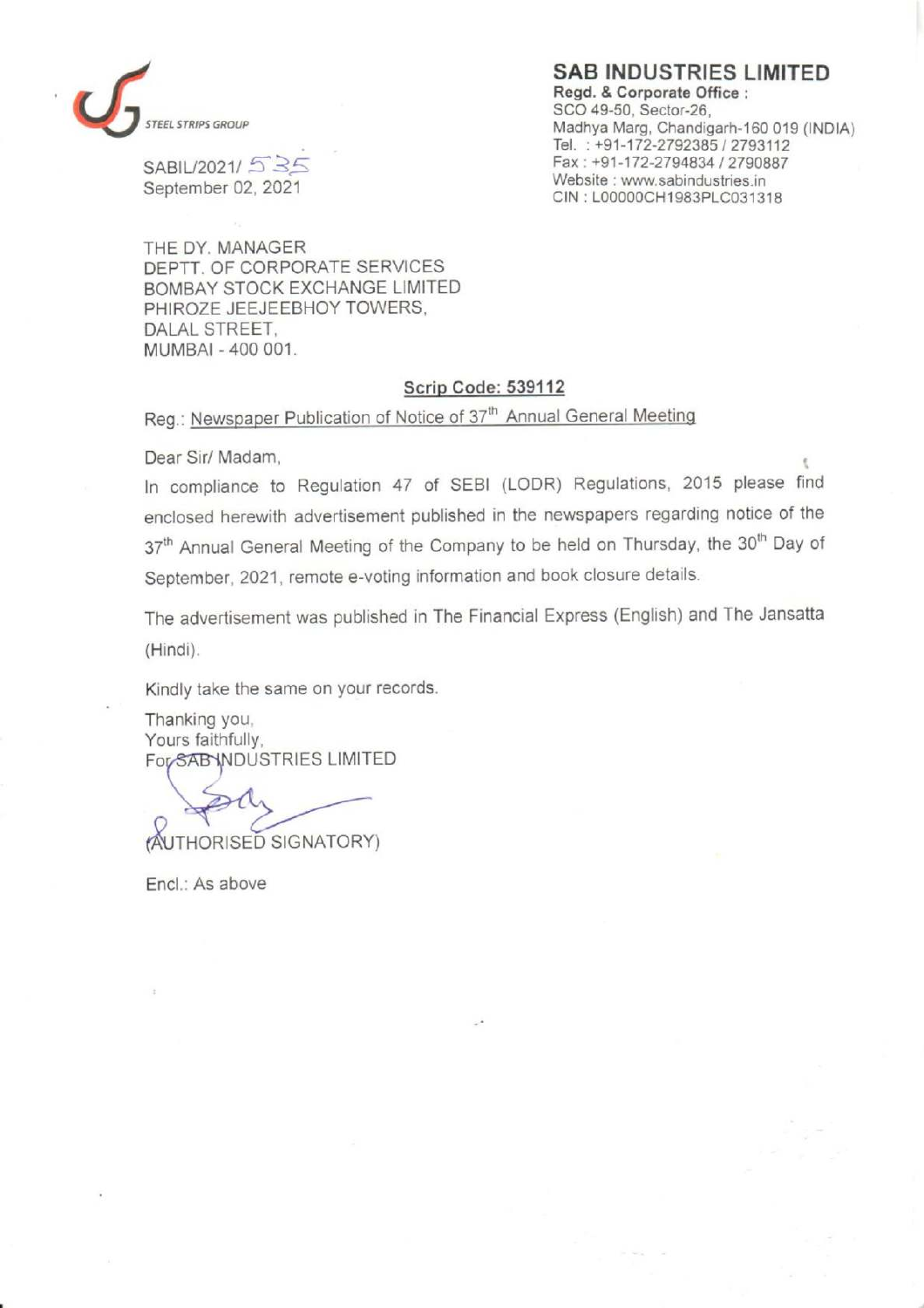## **FINANCIAL EXPRESS DATED 02-09-2021**

|                                                                | CIN: LOODOOCH1983PLC031318                                                                                                                                                  |
|----------------------------------------------------------------|-----------------------------------------------------------------------------------------------------------------------------------------------------------------------------|
|                                                                | Regd Off: SCO 49-50, Sector 26, Madhya Marg, Chandigarh-160019.                                                                                                             |
|                                                                | Tel: +91-172-2793112. Fax: +91-172-2794834                                                                                                                                  |
|                                                                | Email: ssl ssg@glide.net.in. Web Site: www.sabindustries.in<br>NOTICE OF 37TH ANNUAL GENERAL MEETING,                                                                       |
|                                                                | E-VOTING INFORMATION AND BOOK CLOSURE.                                                                                                                                      |
| Notice is hereby given that:                                   |                                                                                                                                                                             |
|                                                                | 1. The 37th Annual General Meeting (37th AGM) of the Company is scheduled to be held                                                                                        |
|                                                                | on Thursday, the September 30, 2021 at the Registered Office of the Company at 3:30                                                                                         |
|                                                                | p.m. at SCO 49-50, Sector 26, Madhya Marg, Chandigarh-160019 to transact the                                                                                                |
| business as set out in the notice dated 13.08.2021.            |                                                                                                                                                                             |
|                                                                | 2. Copies of the Notice of the 37th AGM (Notice) and Annual Report of the Company for                                                                                       |
|                                                                | the financial year 2020-21 were sent to all the members at their registered address in<br>electronic mode to those members whose e-mail id registered with the Company/     |
|                                                                | Depository Participant(s). The dispatch has been completed on August 30, 2021 and                                                                                           |
|                                                                | the same is also available on the Company's website www.sabindustries.in                                                                                                    |
|                                                                | 3. Members holding shares either in physical form or in dematerialized form, as on cut-off                                                                                  |
|                                                                | date of September 23, 2021, may cast their vote electronically on Ordinary and Special                                                                                      |
|                                                                | Businessles) as set out in Notice through electronic voting system of Central Depository                                                                                    |
| Services (India) Limited (CDSL),                               |                                                                                                                                                                             |
|                                                                | 4. Any person who becomes member of the Company after dispatch of Notice of the                                                                                             |
|                                                                | meeting and holding shares as on the cut-off date i.e. September 23, 2021 may follow<br>the same instructions as mentioned in the notice of AGM for remote e-voting. If the |
|                                                                | member is already registered with CDSL for remote e-voting, he can use his existing                                                                                         |
| User Id and password for casting vote through remote e-voting. |                                                                                                                                                                             |
|                                                                | 5. A member may participate in the AGM even after exercising his right to vote through                                                                                      |
|                                                                | remote e-voting but shall not be allowed to vote again at AGM. In case of voting by both                                                                                    |
|                                                                | the modes, vote casted through remote e-voting will be considered final.                                                                                                    |
|                                                                | 6. The members are informed that (a) The remote e-voting shall commence on September<br>27, 2021 at 9:00 a.m. and end on September 29, 2021 at 5:00 p.m. (b) Voting through |
|                                                                | electronic means shall not be allowed beyond 5:00 pm on September 29, 2021. (c) In                                                                                          |
|                                                                | case of any queries relating to voting by electronic means, members may refer the                                                                                           |
|                                                                | Frequently Asked Questions ("FAQ") and e-voting manual available at download section                                                                                        |
|                                                                | of www.evotingindia.com or contact at toll free No. 1800225533, or contact Mr.                                                                                              |
|                                                                | Mehboob Lakhani, CDSL at Email: mehboobl@cdslindia.com, Tel: 022-23058543/615.                                                                                              |
|                                                                | 7. Pursuant to Section 91 of the Companies Act, 2013 and the applicable rules thereunder,                                                                                   |
|                                                                | the Register of Members and Share Transfer Books for of the Company will remain                                                                                             |
| purpose of Annual General Meeting (AGM).                       | clased from September 24, 2021 to September 30, 2021 (Both days inclusive), for the                                                                                         |
| Date: 01.09.2021                                               | For SAB Industries Limited                                                                                                                                                  |
| Place: Chandigarh                                              | Sanjay Garg, Director                                                                                                                                                       |
|                                                                | DIN 00030956                                                                                                                                                                |
|                                                                |                                                                                                                                                                             |